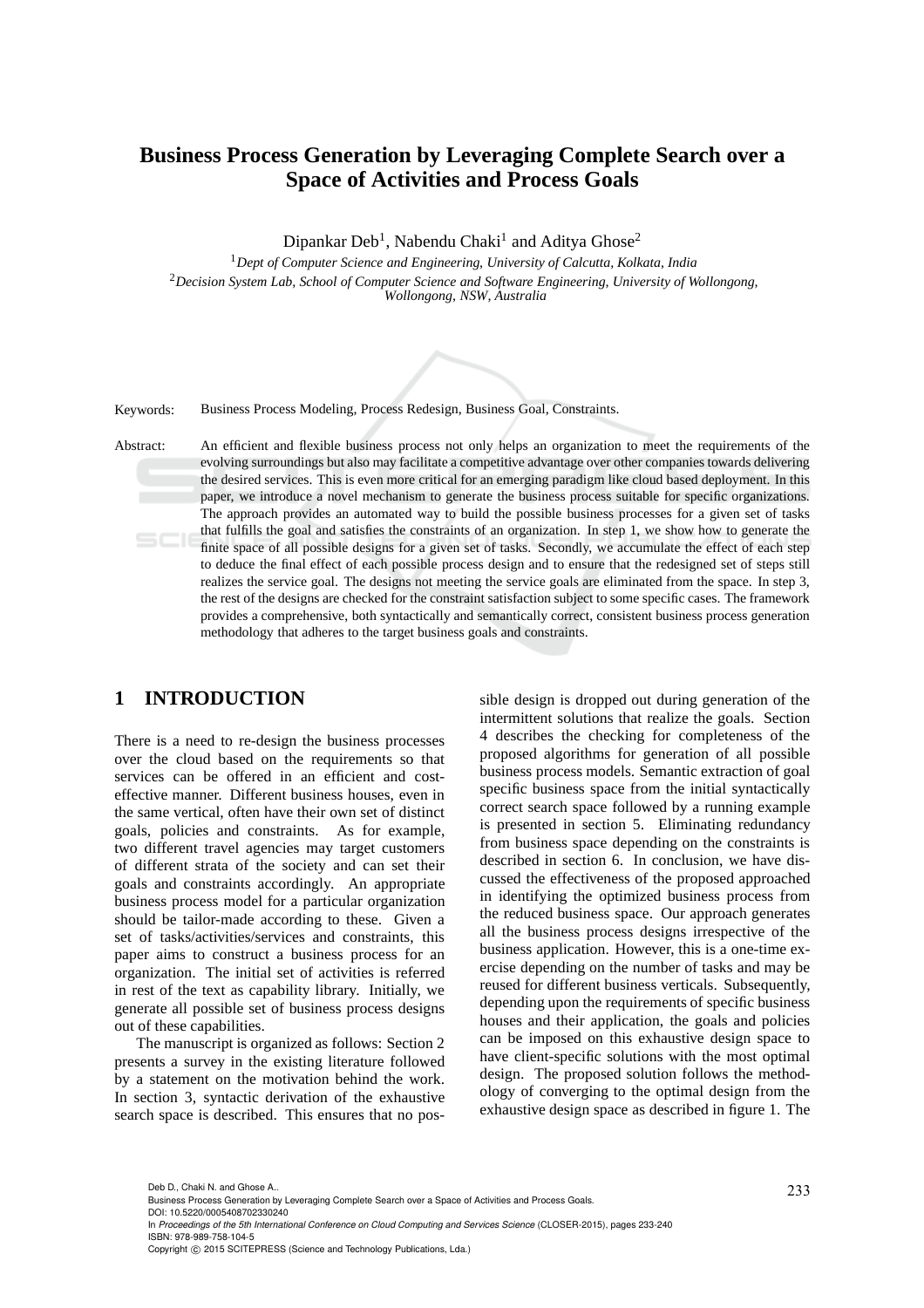

Figure 1: Use case for the proposed business process generation framework.

proposed approach provides an automated way for business process designs as compared to modeling with BPMN. The proposed mechanism may be extended towards deriving a optimal solution based on one or multiple criteria pertinent to specific clients.

## **2 RELATED WORK**

Services can evolve typically due to changes in structure, e.g., attributes and operations; or, in behaviour and policies, e.g., adding new business rules and regulations, or, in types of business-related events; and in business protocols as presented by (Papazoglou, 2008). Thus, the issues of service redesign are very vital. Most of the literatures on business process redesign(Reijers and Liman Mansar, 2005; Limam Mansar et al., 2009; Kumar and Bhat, 2011) do not address the method to arrive at an improved process from the existing business process. A general purpose business process modeling language such as BPMN (BPMN, 2006) or UML activity designs (UML, 2003) are not designed to support enterprise in creating models using their own vocabulary and terminology. A business process modeling framework proposed in (Alotaibi and Liu, 2013) made it easy for IT people to understand and implement. (Lodhi et al., 2014) focuses on the relation between evaluation of business processes and their representation at the process managerial level.

(Yu et al., 2014) offers a complete methodology for modeling and validating an e-commerce system with a third-party payment platform from the view point of a business process. In another recent work, (Zhang and Perry, 2014) proposes a technique for modeling composite activities by including components of data, human actors and atomic activities and represent business processes with composite activities using process-oriented languages. (Malesevic and Brdjanin, 2013) presents a software tool for the automatic visualization of presents a software tool to automate visualization of the UML activity diagram. Modeling of medical services based on business process model is been described in (Natalia et al., 2013). A new modular workflow modeling language is proposed in (Combi et al., 2014) allows the designer to easily express data dependencies and time constraints. Verification of Business Process Constraints is been demonstrated in (Gao et al., 2013). A synchronization method for change management between process models on different abstraction levels is proposed by (Weidmann et al., 2011). (Macek and Necasky, 2010) derives XML formats for communication links in the conceptual schema of the business process and optimizes them. (Wu et al., 2011) proposed to model the business process based on semantics of business process models and business vocabulary, then used the method to transform a plain text rule statement into BPMN files. The literature survey indicates some limitations and challenges in the domain of business process generation such as fulfillment of user demand, post execution analysis, automated tool support, provisioning of constraint specification and end to end solution to provide a model for the analyst. These motivate us to have an end to end solution to provide a business process design of a specific business logic incorporating the goal, constraints and optimization criteria for the analyst.

## **3 GENERATION OF EXHAUSTIVE FINITE SPACE**

The process starts with a capability library of n tasks for an organization and set of possible model constructs such as XOR-split and AND-split which can be denoted as  $\langle T_1, T_2, \ldots, T_n, \otimes, \oplus \rangle$  where  $T_1, T_2,...,T_n$  are the capabilities and ⊗,⊕ denotes an XOR-split and AND-split respectively.

We generate all possible business process designs in the form of tree which is elaborately described in algorithm 1. A business process design tree is a tree for a given fixed capability library in which the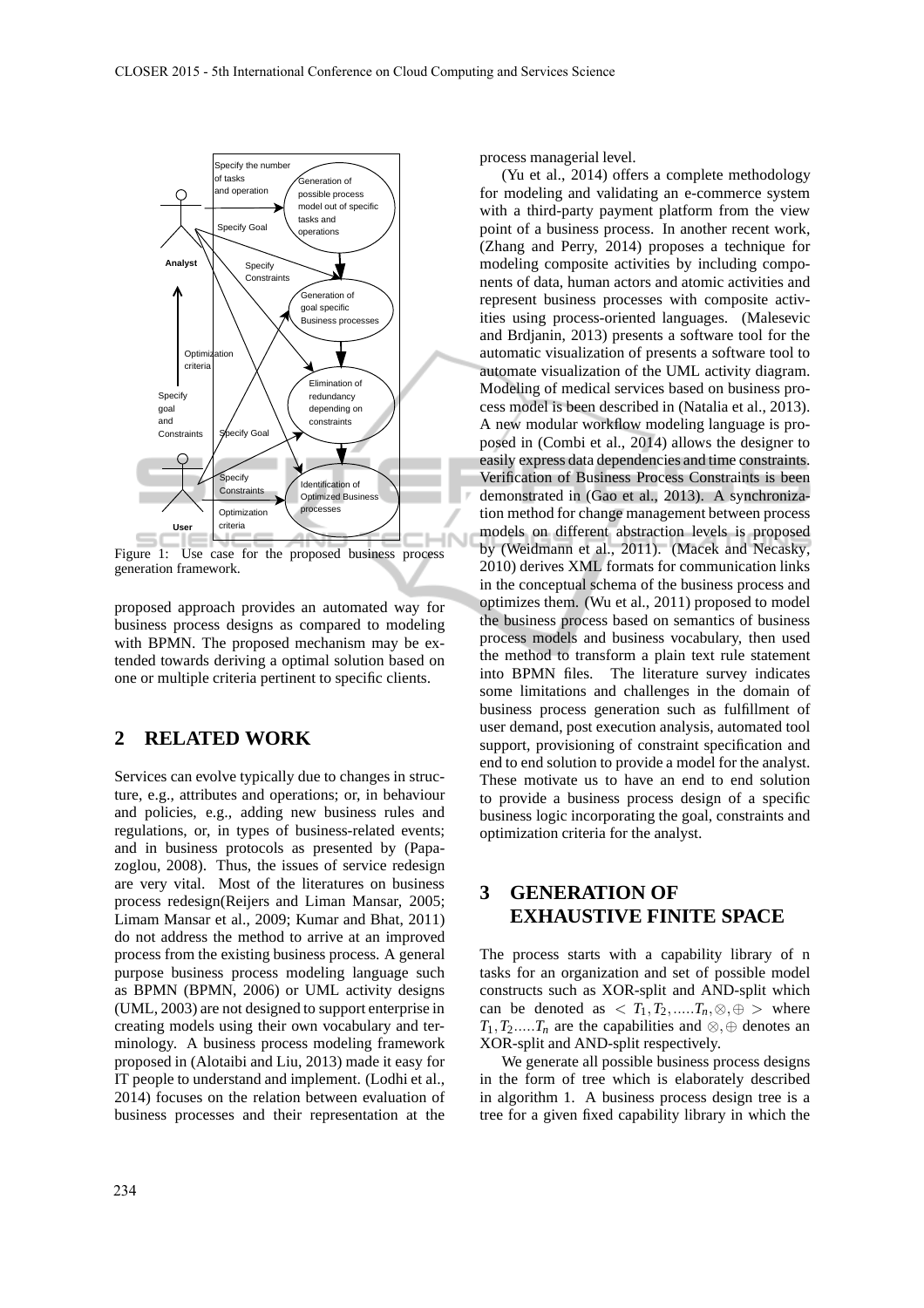root node is an empty business process design, every leaf node is a syntactically correct business process designs, every non-leaf node is a partial (incomplete) business process design and every child node differs from a parent node by including a single extra process model construct (either an extra activity, or an extra event, or an extra gateway). The algorithm generates the tree considering all possible constraints for complete generation of all possible process models. The business process designs are generated on traversal of the paths of the tree. The complete process models in the tree are all leaf nodes or some intermediate nodes. The leaf nodes representing XOR-split or AND-split are followed by XOR-join or AND-join during the generation of the process tree. A path end with an XOR-split or AND-split is discarded. Such types of constraints are identified during the traversal of the path and are included in the designed algorithm 2. Figure 2 shows the tree view for the generation of process models.

Let us take a domain specific example of Car rental process where the possible subtasks for realizing the above goal are Register Request(**Task1**), Review the request(**Task2**), Reject the request(**Task3**), Allocate Car(**Task4**), Car allocated(**Task5**) and Perform Transportation(**Task6**) Using the exhaustive approach we have all possible business process designs



Figure 2: Process Model Generating Tree for n tasks.

with the above identified tasks T1, T2, T3, T4, T5 and T6.

## **4 COMPLETENESS OF ALGORITHM FOR GENERATING ALL POSSIBLE DESIGNS**

The exhaustive set of syntactically correct business process designs refer to the collection of subtrees where all the artifacts are operated for the valid set of operations that are syntactically permissible. We would establish couple of base cases by manual checking for  $n=1$ ,  $n = 2$  and  $n = 3$  and shall prove Lemma 1, Lemma 2 and Lemma 3 by the method of induction. In figure 4, we find that all the possible business process designs for n=2 where each of the two root tasks at level 1, are having a tree with 4 nodes. Each of these two sub-trees generates two different models. Similarly, by manual checking for n=3, we find that the algorithm is generating all the possible business process designs. The corresponding tree is shown in Figure 5 where each root task at level 1 is having 19 nodes in its sub-tree. For brevity we have not shown all the possible business process designs in the figure. Again, by manual checking for  $n = 4$ , we find that the algorithm is generating all possible business process designs where each root task is having tree size=49.



Figure 3: Process design generating tree for a single task.

**Lemma 1: If n be the size of the Capability Library, i.e. the number of tasks in the capability library, then the height of the tree is equal to** (3*n*−4),∀*n* ≥ 2**.**

**Proof:** We will prove by induction that  $\forall n \in \mathbb{Z}$  and *n*  $\geq$  2 the height of the tree *H<sub>n</sub>* = 3*n* − 4.

**Base Case:** If the size of the Capability Library n=1 We have only one task at level 1 of the tree. In other words, at level 1 of the tree, we have  $\langle T_1, \otimes, \oplus \rangle$ . The next element for a task at intermediate level is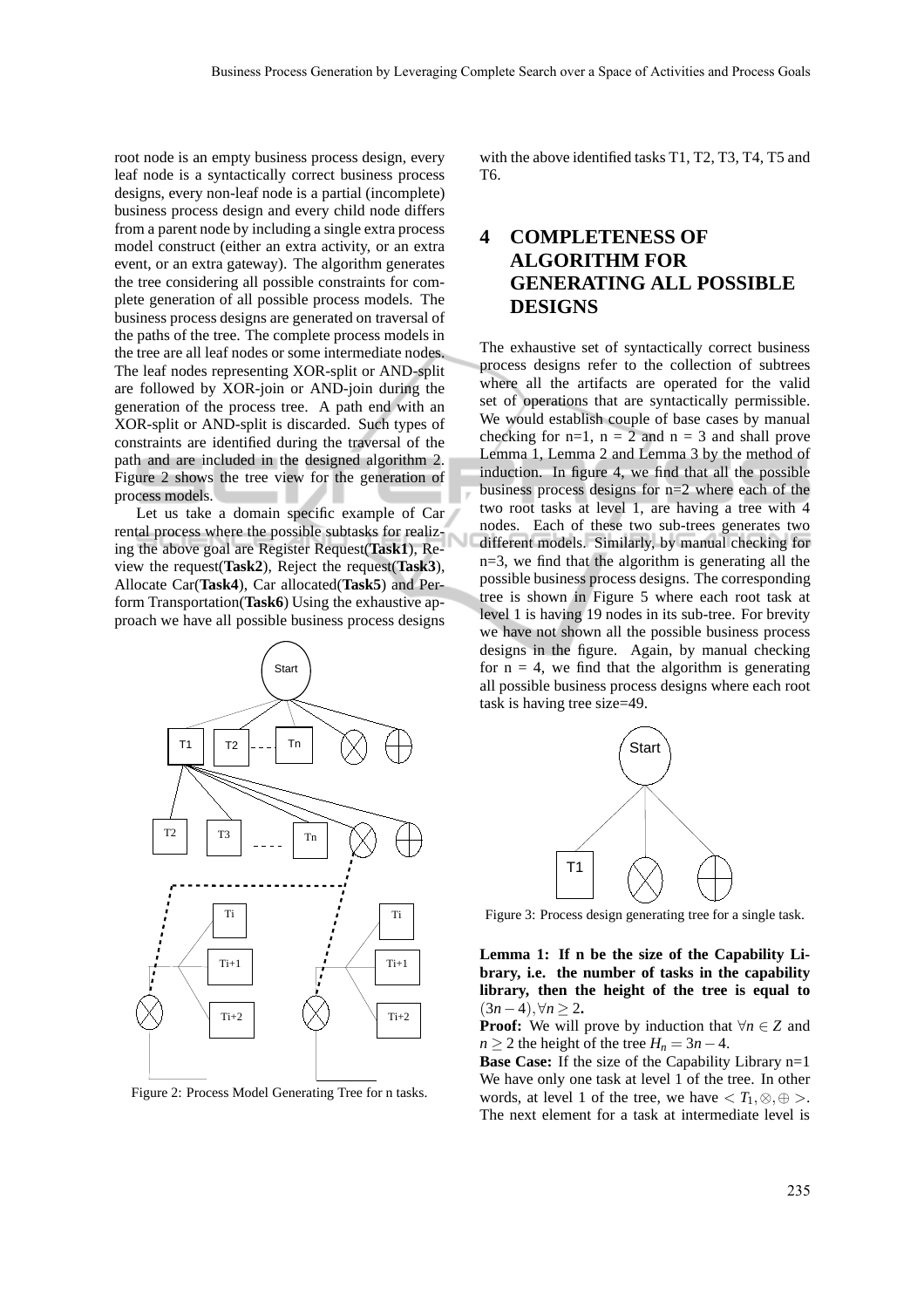

Figure 4: Process Model generating tree where number of  $tasks = 2.$ 

any of n-k tasks where k is used tasks and the value of k ranges from 1 to n. Therefore there will be no expansion for the tree for n=1. The tree is shown in figure 3. Thus height of the tree is 1. If size of the Capability Library  $n=2$ , then its height  $H_2$  will be  $[(3x2)-4] = 2$ . Figure 4 shows the height of the tree is 2. If the size of the Capability Library n=3, then its height *H*<sub>3</sub> will be  $[(3x3)-4] = 5$ . Figure 5 shows the height of the tree is 5.

#### **Inductive Hypothesis**

Assume that the theorem is true for number of *tasks* ≤ *k*.

**Inductive Steps:** We must prove that the inductive hypothesis is true for  $(k+1)$  numbers of tasks. During the expansion of the tree with  $(k + 1)$  numbers of tasks, we have the nodes of level 1 of the tree as  $T_1, T_2, T_3, \ldots, T_k, T_{k+1}, \otimes, \oplus$  >. The generation of the tree terminates when the number of possible tasks at all level is equal to 1. Therefore starting with  $k+1$  number of tasks, the tree expands till used tasks become  $(k+1)$  and the number of possible tasks for the next level becomes zero.

We get n numbers of edges for  $n+1$  numbers of tasks. Thus the height of the subtree for tasks corresponding to a level with n+1 numbers of tasks will be n. For each of the XOR or AND split in the corresponding level with n tasks we have 2 to  $[(n+1)-k+1]$  way split where k is used tasks. It is very obvious that the number of remaining task in the next level for  $3, 4, ...$  [ $(n + 1) - k + 1$ ] way split will be less than that of 2 way split in the same level. Therefore the height of the subtree for 2 way split will be more than that of subtrees of  $3, 4, \ldots$ [ $(n+1)-k+$ 1] way split.The maximum height of the subtree for an XOR or AND split will correspond to the level with maximum number of tasks. As the tree expands the number of tasks will be reduced in increasing level of the tree. Therefore the corresponding height of the subtrees for XOR or AND split with lower number of tasks in the corresponding level will be less than that

Table 1: Height of Subtrees.

| No of Tasks | No. of Levels | Size of Tree |
|-------------|---------------|--------------|
|             |               |              |
|             |               |              |
|             |               |              |
|             |               |              |
|             |               |              |
|             | 14            | 14           |
|             |               |              |
|             |               | 76           |

of subtrees for XOR or AND split with higher number of tasks at corresponding level. Therefore the height of the tree will be equal to height of subtree created with 2 way split at level 2. The height of the subtrees with increasing number of tasks is given in table 1. Suppose  $L_{T_n}$  and  $L_{T_{n+1}}$  denotes the subtrees created with 2 way split at level 2 with n and n+1 number of task respectively. The height of subtree created with 2 way split at level 2 with n+1 number of task From the above table it is observed that (by the inductive hypothesis)

$$
L_{Tn+1} = L_{Tn} + 3
$$
  
= (3n - 4) + 3  
= 3n - 1  
= 3(n + 1) - 4

Therefore, the height of subtree created with 2 way split at level 2 with n number of task is 3n-4 and hence the height of the tree is 3n-4.

#### **Lemma 2: All the subtrees generated with n-1 capabilities are the subset of the subtrees generated with n capabilities.**

**Proof:** We will prove by induction that  $\forall n \in \mathbb{Z}$  and  $n \geq 2$ . *T*<sub>*i*</sub>( $n-1$ ) is the subtree of *T*<sub>*i*</sub>( $n$ ) where *T*<sub>*i*</sub>( $n-1$ ) and  $T_i(n)$  denotes the tree generated with  $(n-1)$  and n capabilities. Suppose  $T(n)$  be the tree generated with the capability library size n which consists of m number of subtrees denoted by *T<sup>i</sup>* such that

$$
\bigcup T_i = T(n)
$$

The start node is at level 0 has the vertices *T*<sub>1</sub>*, T*<sub>2</sub>*, ....T*<sub>*n*</sub>,⊗, ⊕ i.e. n+2 nodes.

**Base Case:** If the size of the Capability Library is n=1, then there will be only one process model. If the size of the Capability Library is n=2 then from figure 4, we find that  $T_i(1)$  is the subtree of  $T_i(2)$ . If the size of the Capability Library is n=3 then from figure 5, we find that  $T_i(2)$  is the subtree of  $T_i(3)$ .

#### **Inductive Hypothesis**

Assume that the theorem is true for k number of tasks such that  $k < n$ , i.e.  $T_i(k-1)$  is the subtree of  $T_i(k)$ . **Inductive Steps:** We must prove that the inductive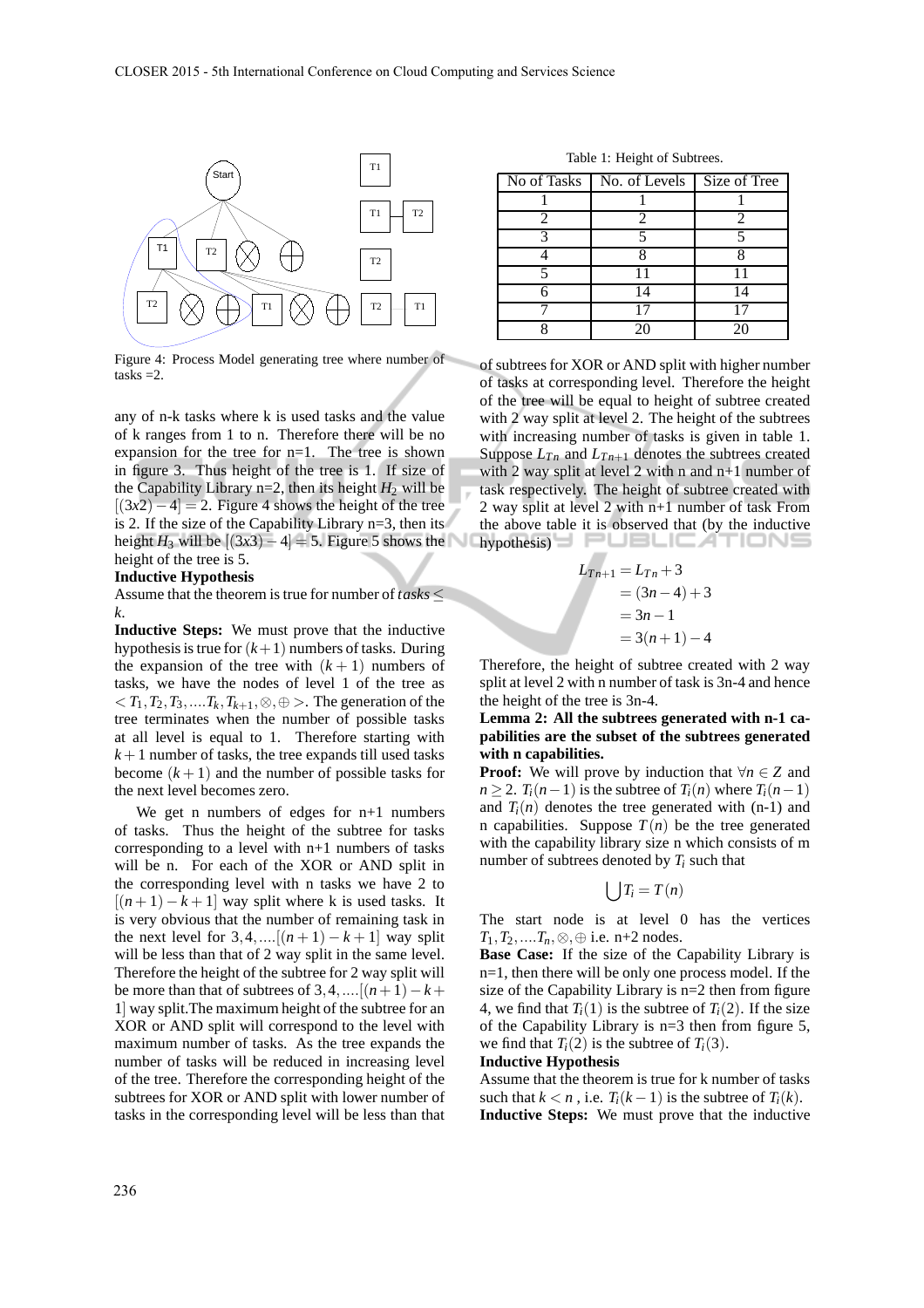

Figure 5: Process Model generating tree where number of tasks =3.

hypothesis is true for  $(k+1)$  numbers of tasks, i.e.  $T_i(k)$  is the subtree of  $T_i(k+1)$ . Now, in order to form the tree for  $T_{k+1}$ , the start node at level 0 for *T*<sup>*k*</sup> will have the child vertices *T*<sub>1</sub>, *T*<sub>2</sub>,....*T*<sub>*k*</sub>, *T*<sub>*k*+1</sub>, ⊗, ⊕ i.e., a total k+3 nodes will be there below the start node. In turn, node  $T_k$  in level 1 of the  $T_{k+1}$  tree will have the child vertices  $T_1, T_2, \ldots, T_k, \otimes, \oplus$ . These nodes will again have their decedents as per procedure *ExhaustiveModelGenration()* i.e., the tree with  $T_k$  as the root node is essentially a sub-tree of  $T_{k+1}$ . Hence, it is proved that if the induction hypothesis holds good for  $T_k$ ,  $k < n$ , then it holds good for  $T_{k+1}$  as well. Thus the statement of Lemma 2 is proved by induction.

#### **Lemma 3: Tree having the capability library size n can generate all possible process models.**

**Proof:** We will prove by induction that  $\forall n \in \mathbb{Z}$ and  $n > 1$ ,  $T_i(n)$  produces all the possible process models with n capabilities where  $T_i(n)$  denotes the tree generated with n capabilities.

**Base Case:** If the size of the Capability Library is n=1, then there will be only one process model. If the size of the Capability Library is n=2 then from figure 4, we find that  $T_i(2)$  produces all the possible process model. If the size of the Capability Library is n=3 then from figure 5, we find that  $T_i(3)$  produces all the

possible models. **Inductive Hypothesis**

Assume that the theorem is true for k number of tasks such that  $k < n$  i.e.,  $T_i(k)$  produces all the possible process model with capability library size=k.

**Inductive Steps:** We must prove that the inductive hypothesis is true for  $(k+1)$  numbers of tasks, i.e.,  $T_i(k+1)$  produces all the possible process model with capability library size=k+1. As from Lemma 2, it is obvious that  $T_i(k)$  is a subtree of  $T_i(k+1)$ , therefore having capable of generating all possible process models for capability library size k with  $T_i(k)$  with height (3k-4), procedure *ExhaustiveModel*-*Generation()* essentially generate all possible process model for capability library size=k+1 with  $T_i(k+1)$ with height  $(3(k+1)-4)$ . Thus the statement of Lemma 3 is proved by induction.

#### **Theorem: The proposed Construction Algorithm generates the exhaustive set of syntactically correct business process models.**

**Proof:** Lemma 1, Lemma 2 and Lemma 3 establish that the algorithm is complete in the sense that it generates all possible business process designs. Hence, the statement of the theorem is correct.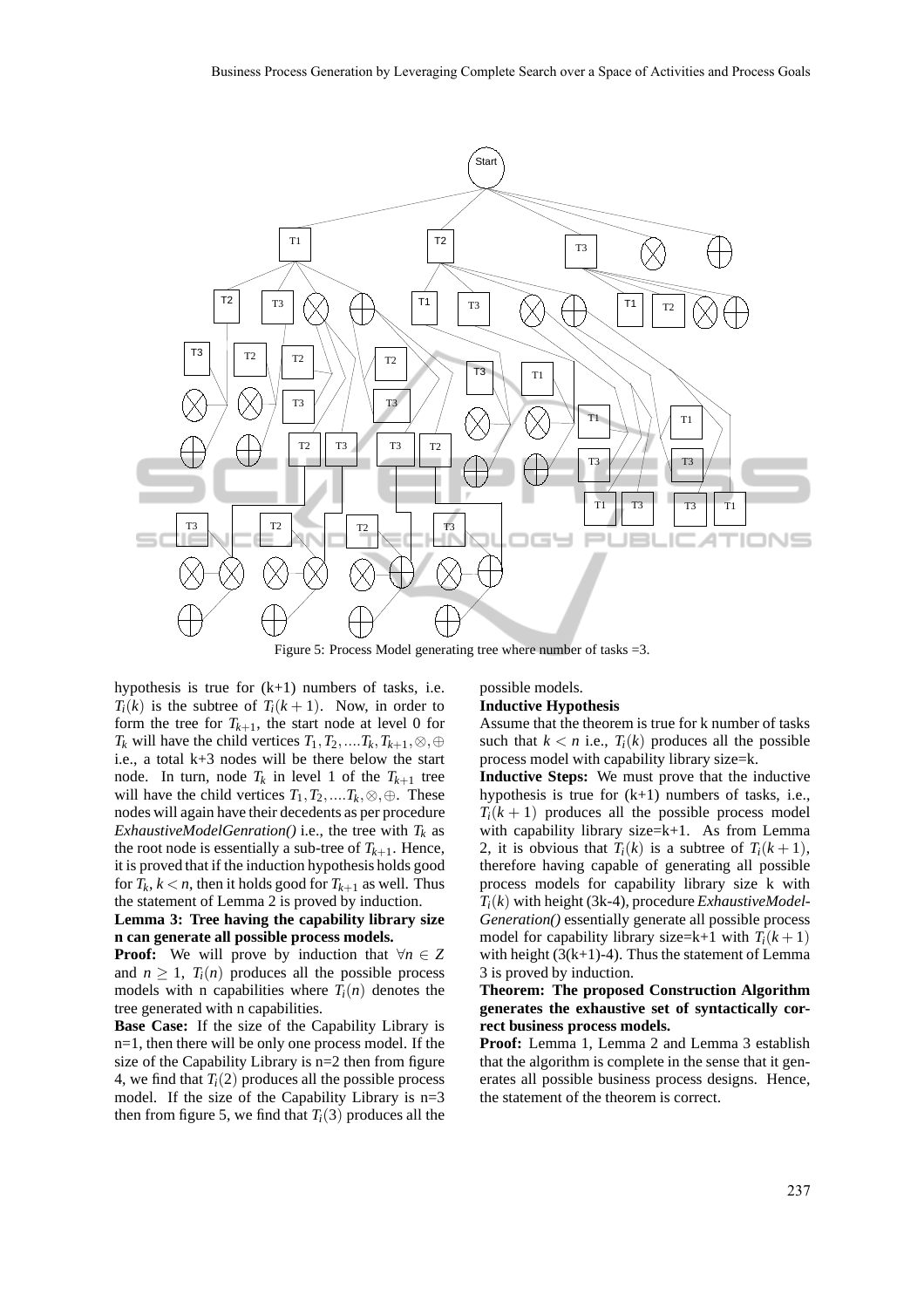### **5 EFFECT ACCUMULATION**

The primary aim of this work is to redesign the business process. This means replacing the existing process model with an improved one on the basis of better optimization criteria that confirms to the business goals and constraints. So it is quite essential that each of the process models, thus generated are submitted for goal checking done by effect accumulation mechanism. The approach is domain specific. Effect accumulation enables the analyst to provide with immediate effects after each step, so as to able to calculate the cumulative effect. To accumulate the effects of each step, we focus on the formal effect specifications. Let us define a pair-wise accumulation operator based on one first introduced in (Hinge et al., 2009). As defined  $acc(e1, e2)$  to be the set of cumulative effects obtained by executing a step with effect e2, given a prior set of effects e1. An effect scenario at a given point in a process is one consistent set of cumulative effect of a process if it were to execute up to that point. The first step in effect accumulation is deriving a Scenario level. To obtain effect scenario at a given point in a process the set of scenario level is computed at that point.

Considering the case of Car rental process again all the possible process models generated by our method can also be termed as scenario levels. Out of the automatic generated scenario levels, let us take a particular scenario level  $\langle S, T1, G1, T3, G2, T4 \rangle$ where S is the start event.

The effect accumulation stage involves the process of immediate effect annotation for each of the tasks listed in the scenario using a pair-wise operation when the immediate effect of S is combined with the immediate effect of T1, the result being the cumulative effect of T1. The cumulative effect at T1 is then combined with the immediate effect T2 resulting in the cumulative effect at T2 and so on up to T6. We express the effect annotations in conjunctive normal form. Let e1 be the cumulative effect annotation and e2 be the effect annotation at t2 and t3 respectively. KB be the knowledgebase which is nothing but a rule set:

e1= request registered and request reviewed.

e2= request accepted.

KB= the request is accepted after the review of the registered request.

We express the above informal representation formally in CNL (Control Natural Language) and also can provide an analyst friendly interface by means of a software.

 $e1 = request(x) \land request - review(x)$  $e2 = accept - request(x)$ 

 $KB = (request(x) \land requestreview(x)) \rightarrow$ *acceptrequest*(*x*)

≡ ¬(*request*(*x*) ∧ *requestreview*(*x*)) ∨ *acceptrequest*(*x*)

The cumulative effect of the two tasks consists of the effects of the second task plus as many of the effects of the first tasks. Two alternative effect scenario during the cumulative effect at T3 are *request (x), accept-request(x)* and *request-review(x), acceptrequest(x)*. We proceed this way to gather final effect annotation at T6. The goal of Car rental process can be decomposed in CNL (Control Natural Language) sentences and may be combined to form a logic sentence. Let F be the set of final effect scenarios after effects are accumulated across all the steps in a service. Let G be the formal representation of the goals associated with the service. We require that the constraint  $F \models G$  be satisfied. Methodologically, the redesign of the steps can involve search through a space of alternative sets of steps (including deletion or replacement of existing steps, addition of new ones and so on) provided the constraints are satisfied.

### **6 CONSTRAINT SPECIFICATION**

Relation is an abstract association and connection that holds between two or more conceptual object. A constraint is a special kind of relationship that is restricted or compelled to exist under a given set of conditions. We have to identify the constraint between the business processes. A constraint is said to hold in a given context when the relationship is maintained in the context. In order to verify whether a constraint hold for a process we use temporal logic.

Business rules may be annotated as constraints to specify the behaviors and also to specify the derivation of conditions that affect the execution flow. These rules are forms of conditional operations attached to the process to give data result. The business rules will be restructured when organizations change the data or process to accommodate the varying business needs.

When rules are changed, it would be possible to provide a decision based on the given constraints or based on business requirements. The correct business process could also be verified by evaluating or validating the completeness of the business rule.

However, these rules may lack completeness to determine the computability of business logic. Thus, for a specific client, it is necessary to check whether the rule-set is complete. This can be proved when the rules are interpreted with temporal logic. We propose the following steps for constraint satisfaction checking. First,formally representing the design sets,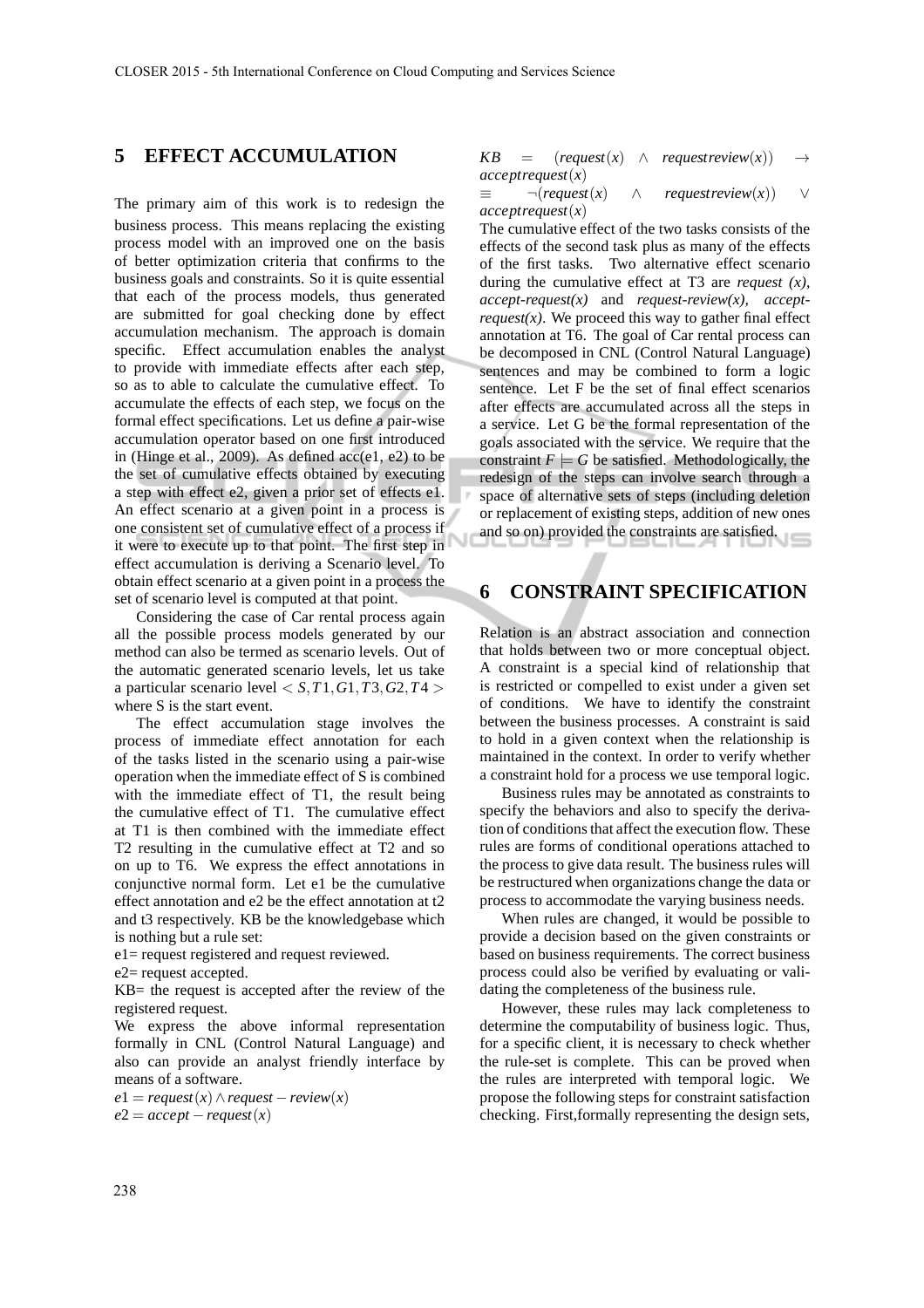secondly,formally representing the constraints and finally use Prover9 first-order logic theorem-prover for performing checking constraint satisfaction. The constraints are considered as the conditions.The user may go through several forms to assign values to different constraints definition by example.

### **7 CONCLUSIONS**

In this paper, we introduce a methodology that supports client-specific constraint checking towards generating goal-oriented, efficient business process designs. Subsequently, one may apply suitable criteria for optimized design. The optimization may consider issues such as delivery time, cost etc. and remains the future prospect of our current work.

The main concern about the proposed approach lies in the computation towards generating the exhaustive set of process designs. However, this step is executed offline and a priori for k numbers of tasks and offered as the template for the analyst.

Our work paves the way for constraint specification and checking. We have done completeness checking for the proposed solution. We are also in the process of developing a tool support with which the analyst can derive the optimized business process as per his/her scope, business goals and identified constraints in the environment.

### **ACKNOWLEDGEMENTS**

This publication is an outcome of the research work undertaken in the CoE on Systems Biology and Biomedical Engineering at University of Calcutta. Authors thankfully acknowledgement the support from the CoE.

### **REFERENCES**

- Alotaibi, Y. and Liu, F. (2013). Business process modelling towards derive and implement it goals. In *Industrial Electronics and Applications (ICIEA)*, pages 1739– 1744. IEEE.
- BPMN (2006). Business process modeling notation specification. www.bpmi.org. Final Adopted Specification.
- Combi, C., Gambini, M., Migliorini, S., and Posenato, R. (2014). Representing business processes through a temporal data-centric workflow modeling language: An application to the management of clinical pathways. *IEEE Transactions on Systems, Man, and Cybernetics: Systems*, 44(9):1182 1203.
- Gao, J., Chen, W., Wang, Y., Zhao, D., Li, W., and Bo, Z. (2013). Verification of business process constraints based on xyz/z. In *International Conference on Information Technology and Applications (ITA)*, page 479 482. IEEE.
- Hinge, K., Ghose, A., and Koliadis, G. (2009). Process seer: A tool for semantic effect annotation of business process models. In *Enterprise Distributed Object Computing Conference, 2009. EDOC'09. IEEE International*, pages 54–63. IEEE.
- Kumar, M. and Bhat, J. M. (2011). Process improvement by simplification of policy, and procedure and alignment of organizational structure. In *AMCIS'11*.
- Limam Mansar, S., Reijers, H. A., and Ounnar, F. (2009). Development of a decision-making strategy to improve the efficiency of bpr. *Expert Systems with Applications*, 36(2):3248–3262.
- Lodhi, A., Köppen, V., Wind, S., Saake, G., and Turowski, K. (2014). Business process modeling language for performance evaluation. In *47th Annual Hawaii International Conference on System Science (HICSS-47)*. IEEE.
- Macek, O. and Necasky, M. (2010). An extension of business process model for xml schema modeling. In *Services (SERVICES-1), 2010 6th World Congress on*, pages 383–390. IEEE.
- Malesevic, A. and Brdjanin, D.and Maric, S. (2013). Tool for automatic layout of business process model represented by uml activity diagram. In *IEEE EUROCON*, page 537 542. IEEE.
- Natalia, C., Alexandru, M.M.and Mihai, S., Stefan, S., and Munteanu, C. (2013). Medical services modelling based on business process model framework. In *IEEE E-Health and Bioengineering Conference (EHB)*, page 1 4. IEEE.
- Papazoglou, M. (2008). The challenges of service evolution. In *Advanced Information Systems Engineering*, volume 5074 of *LNCS*, pages 1–15. Springer.
- Reijers, H. A. and Liman Mansar, S. (2005). Best practices in business process redesign: an overview and qualitative evaluation of successful redesign heuristics. *Omega*, 33(4):283–306.
- UML (2003). Uml 2.0 superstructure specification. www.omg.org. Final Adopted Specification.
- Weidmann, M., Alvi, M., Koetter, F., Leymann, F., Renner, T., and Schumm, D. (2011). Business process change management based on process model synchronization of multiple abstraction levels. In *Service-Oriented Computing and Applications (SOCA)*, pages 1–4. IEEE.
- Wu, Z., Yao, S., He, G., and Xue, G. (2011). Rules oriented business process modeling. In *IEEE International Conference on Internet Technology and Applications (iTAP)*, pages 1–4. IEEE.
- Yu, W., Yan, C., Ding, Z., Jiang, C., and Zhou, M. (2014). Modeling and validating e-commerce business process based on petri nets. *Systems, Man, and Cybernetics: Systems, IEEE Transactions on*, 44(3):327–341.
- Zhang, Y. and Perry, D. (2014). A goal-directed modeling technique towards business process. In *IEEE 8th*